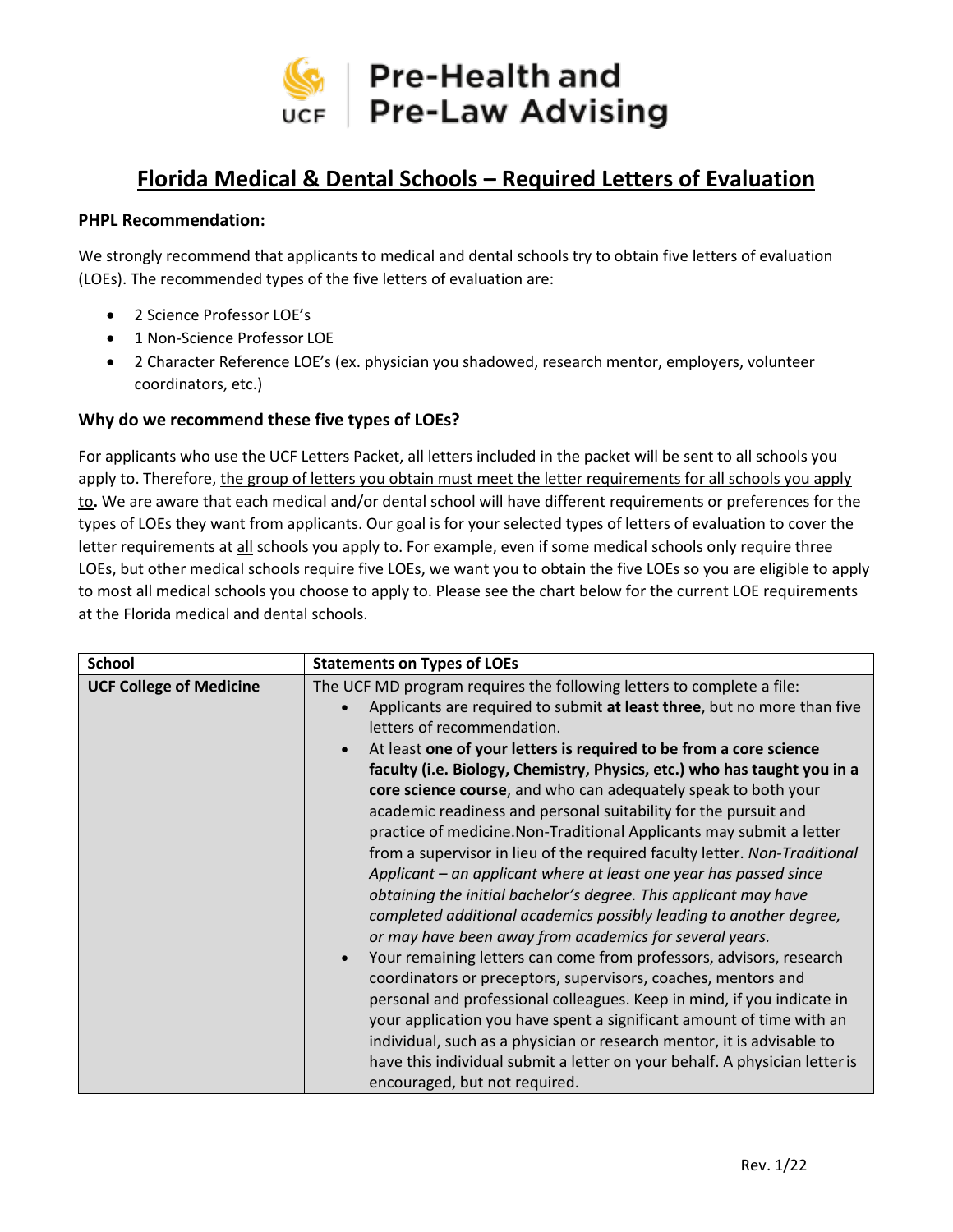|                                | A Pre-Health Advising Committee letter/packet may fulfill our letter<br>$\bullet$<br>requirements. Please note that our preference is for the committee<br>letter to be appended with the individual letters submitted to the Pre-<br>Health Office/Committee to support that letter. Please check with your<br>Pre-Health Advising Office on the format of their committee letter if<br>you are not sure. If individual letters are not included with the<br>committee letter, the applicant may wish to solicit individual letters in<br>addition to the committee letter.<br>All letters must be signed, include contact information and be on<br>letterhead.<br>Letters from family members and/or significant others will not be<br>accepted.<br>(Found at: https://med.ucf.edu/admissions/application-requirements/) |
|--------------------------------|----------------------------------------------------------------------------------------------------------------------------------------------------------------------------------------------------------------------------------------------------------------------------------------------------------------------------------------------------------------------------------------------------------------------------------------------------------------------------------------------------------------------------------------------------------------------------------------------------------------------------------------------------------------------------------------------------------------------------------------------------------------------------------------------------------------------------|
| <b>USF Morsani College of</b>  | USF Health MCOM requires applicants submit two (2) letters of                                                                                                                                                                                                                                                                                                                                                                                                                                                                                                                                                                                                                                                                                                                                                              |
| <b>Medicine</b>                | recommendation.                                                                                                                                                                                                                                                                                                                                                                                                                                                                                                                                                                                                                                                                                                                                                                                                            |
|                                | While five (5) letters of recommendation are recommended, it is                                                                                                                                                                                                                                                                                                                                                                                                                                                                                                                                                                                                                                                                                                                                                            |
|                                | REQUIRED that a minimum of two (2) letters come from science                                                                                                                                                                                                                                                                                                                                                                                                                                                                                                                                                                                                                                                                                                                                                               |
|                                | faculty* who have taught you in a formal course: *TA (Teaching                                                                                                                                                                                                                                                                                                                                                                                                                                                                                                                                                                                                                                                                                                                                                             |
|                                | Assistant) is not considered faculty.                                                                                                                                                                                                                                                                                                                                                                                                                                                                                                                                                                                                                                                                                                                                                                                      |
|                                | Letters can originate from basic science faculty. Science faculty<br>$\circ$                                                                                                                                                                                                                                                                                                                                                                                                                                                                                                                                                                                                                                                                                                                                               |
|                                | includes but is not limited to: Biology, Chemistry, and Physics.                                                                                                                                                                                                                                                                                                                                                                                                                                                                                                                                                                                                                                                                                                                                                           |
|                                | Additional letters of recommendation can be non-science faculty                                                                                                                                                                                                                                                                                                                                                                                                                                                                                                                                                                                                                                                                                                                                                            |
|                                | letters or character letters from individuals who can speak of your                                                                                                                                                                                                                                                                                                                                                                                                                                                                                                                                                                                                                                                                                                                                                        |
|                                | abilities and attributes outside of an academic setting. Character<br>letters should not be from a family member, peer or a relative.                                                                                                                                                                                                                                                                                                                                                                                                                                                                                                                                                                                                                                                                                      |
|                                | Character letters should corroborate your experiences in AMCAS. They                                                                                                                                                                                                                                                                                                                                                                                                                                                                                                                                                                                                                                                                                                                                                       |
|                                | should include but are not limited to: Physicians you've shadowed,                                                                                                                                                                                                                                                                                                                                                                                                                                                                                                                                                                                                                                                                                                                                                         |
|                                | Research Mentors, Volunteer Coordinators/Supervisors, etc.                                                                                                                                                                                                                                                                                                                                                                                                                                                                                                                                                                                                                                                                                                                                                                 |
|                                | Non-science faculty includes but is not limited to: Math,<br>$\circ$                                                                                                                                                                                                                                                                                                                                                                                                                                                                                                                                                                                                                                                                                                                                                       |
|                                | Psychology, English, Humanities, Anthropology, History, etc.                                                                                                                                                                                                                                                                                                                                                                                                                                                                                                                                                                                                                                                                                                                                                               |
|                                | (Found at:                                                                                                                                                                                                                                                                                                                                                                                                                                                                                                                                                                                                                                                                                                                                                                                                                 |
|                                | https://health.usf.edu/medicine/mdprogram/mdadmissions/recommendation)                                                                                                                                                                                                                                                                                                                                                                                                                                                                                                                                                                                                                                                                                                                                                     |
| <b>FIU Herbert Wertheim</b>    | HWCOM requires a minimum of three letters of recommendation, two from                                                                                                                                                                                                                                                                                                                                                                                                                                                                                                                                                                                                                                                                                                                                                      |
| <b>College of Medicine</b>     | science faculty (biology, chemistry, physics, and math) and one from any                                                                                                                                                                                                                                                                                                                                                                                                                                                                                                                                                                                                                                                                                                                                                   |
|                                | other faculty member who has taught the applicant. If the school has a Health                                                                                                                                                                                                                                                                                                                                                                                                                                                                                                                                                                                                                                                                                                                                              |
|                                | Professions Advisory Committee, it is expected that the applicant will submit a                                                                                                                                                                                                                                                                                                                                                                                                                                                                                                                                                                                                                                                                                                                                            |
|                                | letter of recommendation from that committee with the three faculty letters                                                                                                                                                                                                                                                                                                                                                                                                                                                                                                                                                                                                                                                                                                                                                |
|                                | described above attached to the advisory committee letter. In addition to the                                                                                                                                                                                                                                                                                                                                                                                                                                                                                                                                                                                                                                                                                                                                              |
|                                | required letters, applicants can submit up to three supplemental letters from                                                                                                                                                                                                                                                                                                                                                                                                                                                                                                                                                                                                                                                                                                                                              |
|                                | physicians, researchers, mentors, employers, etc. Letters of recommendation<br>from friends or relatives are not considered. In all cases, letters should be                                                                                                                                                                                                                                                                                                                                                                                                                                                                                                                                                                                                                                                               |
|                                | recent, from individuals who know the student well, and who can assess an                                                                                                                                                                                                                                                                                                                                                                                                                                                                                                                                                                                                                                                                                                                                                  |
|                                | applicant's personal qualities. Letters must be written on official letterhead                                                                                                                                                                                                                                                                                                                                                                                                                                                                                                                                                                                                                                                                                                                                             |
|                                | stationary and signed.                                                                                                                                                                                                                                                                                                                                                                                                                                                                                                                                                                                                                                                                                                                                                                                                     |
|                                | (Found at: https://medicine.fiu.edu/academics/degrees-and-programs/doctor-                                                                                                                                                                                                                                                                                                                                                                                                                                                                                                                                                                                                                                                                                                                                                 |
|                                | of-medicine/admissions/application-process-a-z/letters-of-                                                                                                                                                                                                                                                                                                                                                                                                                                                                                                                                                                                                                                                                                                                                                                 |
|                                | recommendation/index.html)                                                                                                                                                                                                                                                                                                                                                                                                                                                                                                                                                                                                                                                                                                                                                                                                 |
| <b>FSU College of Medicine</b> | The FSU COM Admissions Committee requires a minimum of three (3), but no                                                                                                                                                                                                                                                                                                                                                                                                                                                                                                                                                                                                                                                                                                                                                   |
|                                | more than 6 letters of recommendation. A Committee Letter of                                                                                                                                                                                                                                                                                                                                                                                                                                                                                                                                                                                                                                                                                                                                                               |
|                                | Recommendation or a Letter Packet from your undergraduate institution                                                                                                                                                                                                                                                                                                                                                                                                                                                                                                                                                                                                                                                                                                                                                      |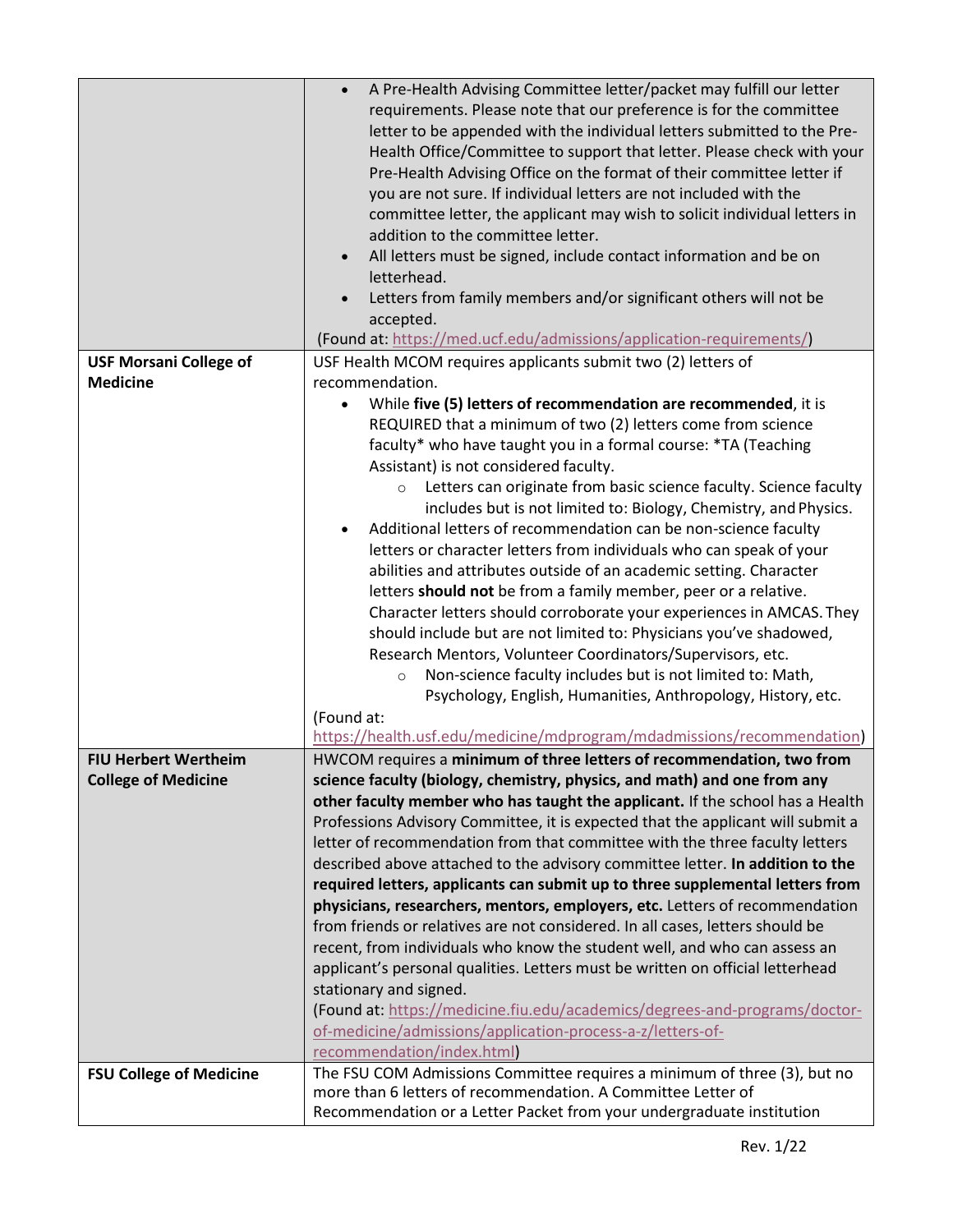|                                      | will fulfill the requirement; however, our Admissions Committee prefers                                              |
|--------------------------------------|----------------------------------------------------------------------------------------------------------------------|
|                                      | to see the individual letters of recommendation.                                                                     |
|                                      | Each applicant may choose whom to solicit letters of support from.                                                   |
|                                      | However, the strongest letters typically come from those who:                                                        |
|                                      | Taught the applicant in college classes (preferably<br>$\bullet$                                                     |
|                                      | science/biomedical classes)                                                                                          |
|                                      | Can speak to the applicant's experiences/interactions with<br>$\bullet$                                              |
|                                      | patients in a clinical setting (i.e., letters from medical providers)                                                |
|                                      | Can mention traits the applicant possesses that will make them<br>$\bullet$                                          |
|                                      | successful in medical school                                                                                         |
|                                      | Ultimately, letters should be solicited from people who have worked with                                             |
|                                      | and/or know the applicant well. People who will write the most                                                       |
|                                      | informative and helpful letters about an applicant's suitability to enter                                            |
|                                      | medical school should be chosen. Please note: letters written by family                                              |
|                                      | members or close family friends will not be considered by the FSU COM                                                |
|                                      | Admissions Committee.                                                                                                |
|                                      | (Found at: https://med.fsu.edu/mdAdmissions/admissionRequirements)                                                   |
| <b>FAU Charles E. Schmidt</b>        | We require a minimum of 3 individual letters from faculty members who have                                           |
| <b>College of Medicine</b>           | taught the applicant. At least two of your letters should be from a professor                                        |
|                                      | that has taught you in the sciences, and one from a professor who has taught                                         |
|                                      | you in a math course, and can adequately speak to both your academic                                                 |
|                                      | readiness and personal suitability for the pursuit and practice of medicine.                                         |
|                                      | (Found at: http://med.fau.edu/admissions/md/reqpro.php)                                                              |
|                                      |                                                                                                                      |
|                                      |                                                                                                                      |
| <b>University of Florida College</b> | The University of Florida College of Medicine requires a minimum of 3 letters.                                       |
| of Medicine                          | A specific distribution of recommenders is not required.                                                             |
|                                      | (Found at: https://admissions.med.ufl.edu/admission-requirements/regular-                                            |
|                                      | admission-requirements/)                                                                                             |
| <b>University of Miami Miller</b>    | Three letters of recommendation from faculty members who can                                                         |
| <b>School of Medicine</b>            | provide an evaluation both of your academic ability and of your                                                      |
|                                      | personal qualifications for a career in medicine. Both issues should                                                 |
|                                      | be addressed in all individual letters of recommendation.                                                            |
|                                      | Individual faculty members should also indicate in what capacity                                                     |
|                                      | they have known you, for how long they have known you, and                                                           |
|                                      | how well they know you.                                                                                              |
|                                      | (Found at: http://admissions.med.miami.edu/questions/letters-of-                                                     |
|                                      | recommendation-questions)                                                                                            |
| <b>Nova Southeastern</b>             | Applicants are required to submit at least three, but no more than four letters                                      |
| University Dr. Kiran C. Patel        | of recommendation. (Note: It is acceptable for UCF applicants to submit five                                         |
| <b>College of Allopathic</b>         | letters within the UCF Letters Packet.)                                                                              |
| <b>Medicine</b>                      | At least one of your letters should be from a professor that has                                                     |
|                                      | taught you in a math or science course, and who can adequately                                                       |
|                                      | speak to both your academic readiness and personal suitability for the                                               |
|                                      | pursuit and practice of medicine.                                                                                    |
|                                      | Your remaining letters can come from professors, advisors, clinical                                                  |
|                                      | research coordinators or preceptors, supervisors, coaches, mentors,                                                  |
|                                      | and personal and professional colleagues.<br>(Found at: https://md.nova.edu/admissions/admissions-requirements.html) |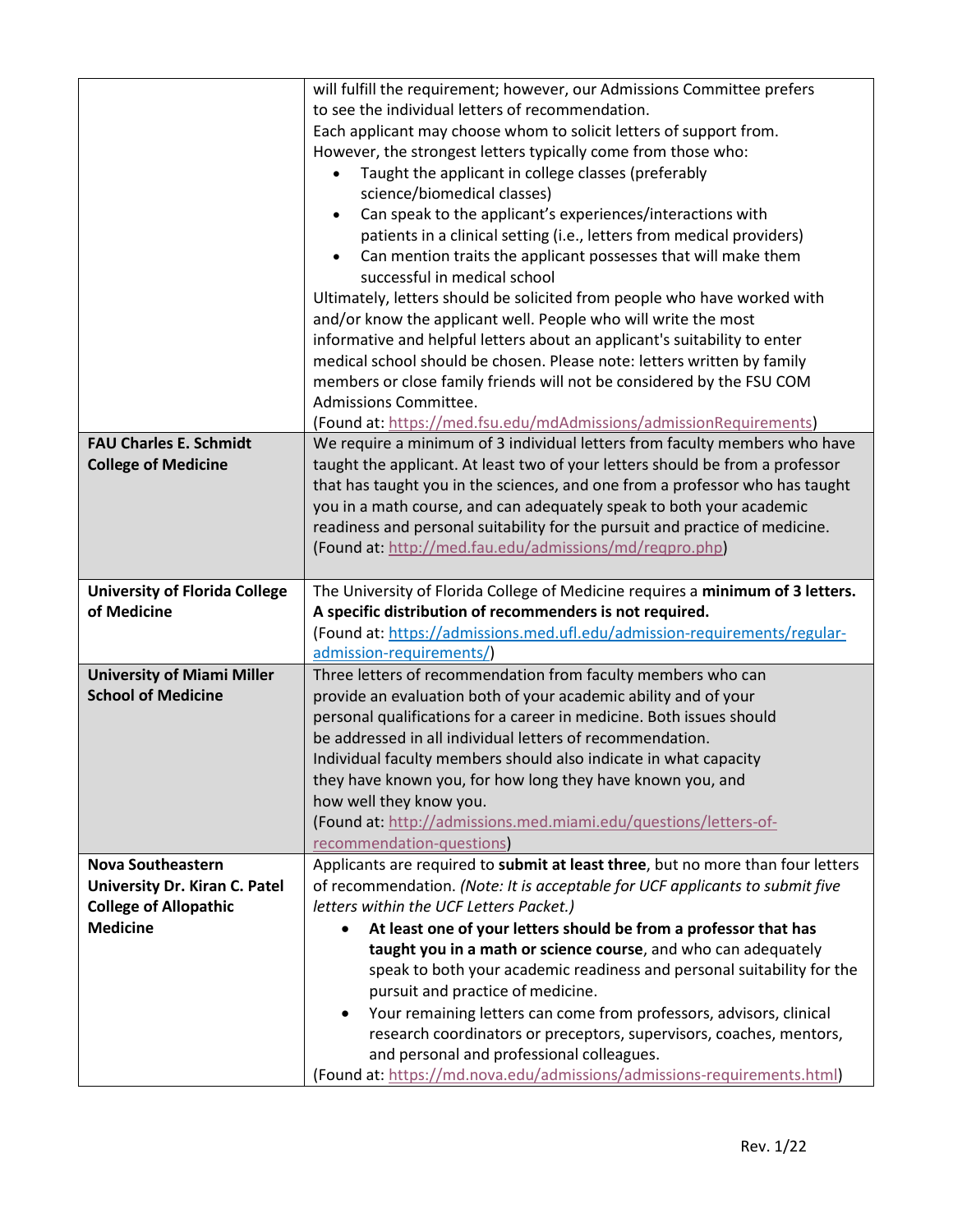| <b>Nova Southeastern</b><br><b>University Dr. Kiran C. Patel</b><br><b>College of Osteopathic</b><br><b>Medicine</b> | Letters of recommendation from:<br>A physician (M.D. or D.O.)<br>Pre-professional committee, or if such a committee does not exist,<br>then three letters of recommendation are needed (two from science<br>professors and one non-science professor). Examples of a non-science<br>letter include but are not limited to English, Psychology, Mathematics,<br>and Humanities.<br>(Found at: https://osteopathic.nova.edu/do/admissions/index.html)                                 |
|----------------------------------------------------------------------------------------------------------------------|-------------------------------------------------------------------------------------------------------------------------------------------------------------------------------------------------------------------------------------------------------------------------------------------------------------------------------------------------------------------------------------------------------------------------------------------------------------------------------------|
| <b>LECOM-Bradenton College of</b><br><b>Osteopathic Medicine</b>                                                     | You may request letters of recommendation from your pre-health professions<br>advisor or pre-professional committee. If you are unable to obtain a pre-<br>professional committee letter, you may submit two letters of<br>recommendation from undergraduate or graduate college/university science<br>professors. A letter of recommendation from an osteopathic physician is<br>highly recommended.<br>(Found at: https://lecom.edu/admissions/\apply/do-applications-procedure/) |